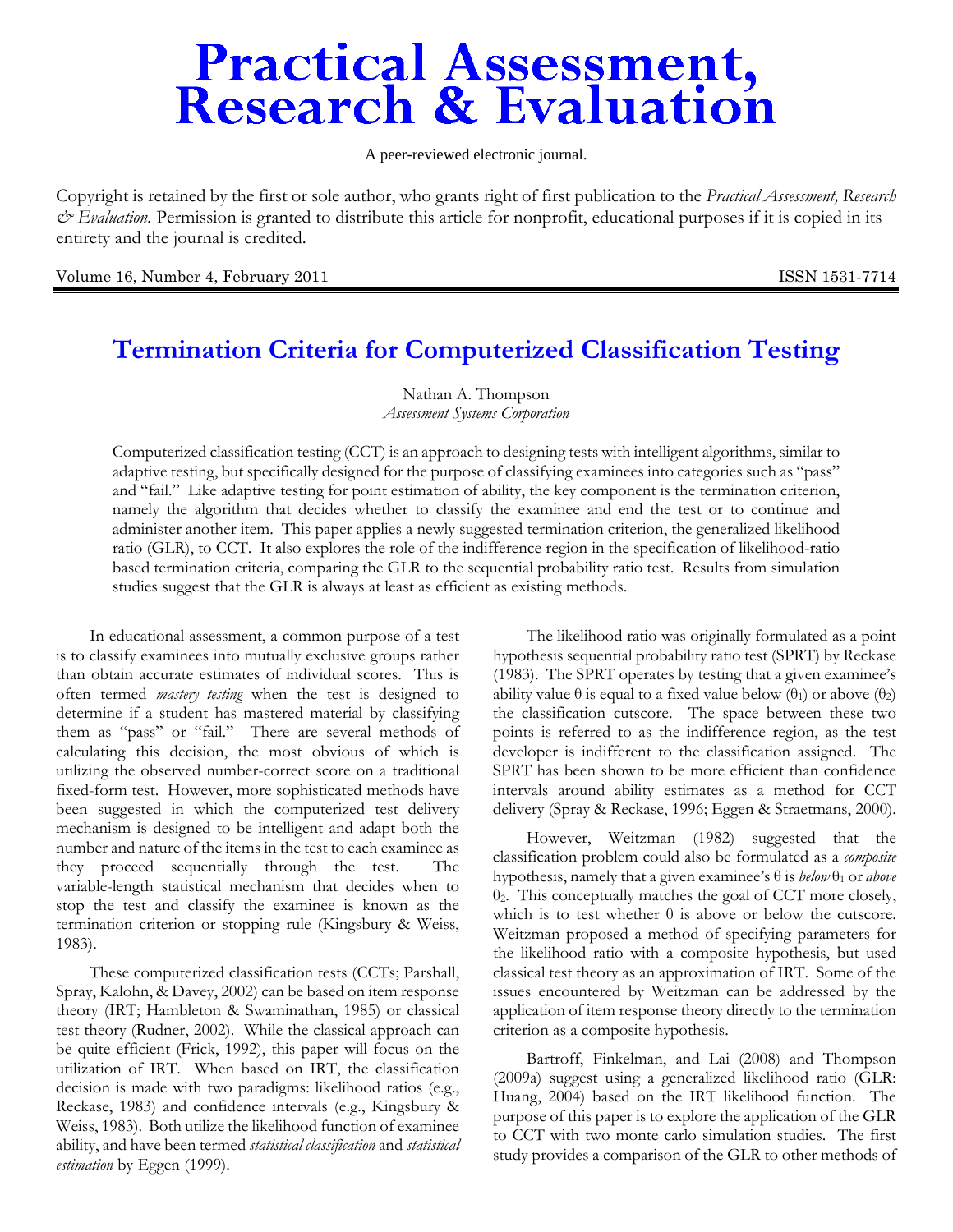CCT. The second study explores the difference between the GLR and the SPRT, and the role of the indifference region.

#### **Termination criteria**

The likelihood ratio compares the ratio of the likelihoods of two competing hypotheses. In CCT, the likelihoods are calculated using the probability *P* of an examinee's response to item *i* if each of the hypotheses were true, that is, if the examinee were truly a "pass"  $(P_2)$  or "fail"  $(P_1)$  classification. With IRT, the probability of an examinee's response *X* to item *i* is calculated with an item response function. An IRT model commonly applied to multiple-choice data for achievement or ability tests when examinee guessing is likely is the three-parameter logistic model (3PL). With the 3PL, the probability of an examinee with a given  $\theta$  correctly responding to an item is (Hambleton & Swaminathan, 1985, Eq. 3.3):

$$
P_i(X_i = 1 | \theta_j) = c_i + (1 - c_i) \frac{\exp[Da_i(\theta_j - b_i)]}{1 + \exp[Da_i(\theta_j - b_i)]}
$$
 (1)

where

*ai* is the item discrimination parameter,

- $b_i$  is the item difficulty or location parameter,
- $c_i$  is the lower asymptote, or pseudoguessing parameter, and
- *D* is a scaling constant equal to 1.702 or 1.0.

The likelihood ratio is expressed as the ratio of the likelihood of a response at two points on  $\theta$ ,  $\theta_1$  and  $\theta_2$ ,

$$
LR = \frac{L(\theta = \theta_2)}{L(\theta = \theta_1)} = \frac{\prod_{i=1}^{n} P_i (X = 1 | \theta = \theta_2)^{X} P_i (X = 0 | \theta = \theta_2)^{1-X}}{\prod_{i=1}^{n} P_i (X = 1 | \theta = \theta_1)^{X} P_i (X = 0 | \theta = \theta_1)^{1-X}}
$$
(2)

Note that, since the probabilities are multiplied, the SPRT is equivalent to the ratio of the value of the IRT likelihood function at two points. A value greater than 1.0 indicates a higher likelihood of the examinee being a "pass" classification. The ratio is then compared to two decision points *A* and *B*, (Wald, 1947):

Lower decision point: 
$$
B \ge \frac{\beta}{1-\alpha}
$$
 (3)

Upper decision point: 
$$
A \le \frac{1-\beta}{\alpha}
$$
 (4)

If the ratio is above the upper decision point after *n* items, the examinee is classified as above the cutscore. If the ratio is below the lower decision point, the examinee is classified as below the cutscore. If the ratio is between the decision points, another item is administered. Note that the decision points do not need to be specified directly. Instead,

the nominal error levels α and β are specified to reflect the need of the testing program, and used to calculate *A* and *B*. As a practical example, setting both to 0.025 would indicate 95% accuracy, and translate to  $A = 39.0$  and  $B = 0.026$ .

Formulations of the likelihood ratio for CCT differ in the calculation of the probabilities by composing the structure of the hypotheses differently. The calculation of the ratio and the decision points remain the same. The point hypothesis method calculates  $P_1$  and  $P_2$  at fixed points selected by the test developer, while the composite hypothesis method calculates at variable points, wherever the likelihood function is the highest.

Because IRT is utilized, this first requires the cutscore to be set on the  $\theta$  metric. This can be done in one of two ways. A point can be specified directly on  $\theta$ , such as a cutscore of 0.0 to identify the top half of the population. The cutscore can also be translated from a cutscore previously set on the proportion-correct metric by applying a test characteristic curve and solving for the value of θ linked to the proportion-correct cutscore (Parshall, Spray, Kalohn, & Davey, 2002).

#### **Point hypothesis formulation**

The point hypothesis method suggested by Reckase (1983) specifies two *fixed* points  $\theta_1$  and  $\theta_2$  on either side of the cutscore. Conceptually, this is done by defining the highest  $\theta$ level that the test designer is willing to fail  $(\theta_2)$  and the lowest  $\theta$ level that the test designer is willing to pass  $(\theta_1)$ , hence the term *indifference region* for this range. In practice, however, these points are often determined by specifying an arbitrary small constant δ, then adding and subtracting it from the cutscore (e.g., Eggen, 1999; Eggen & Straetmans, 2000).

Therefore, the hypothesis test is structured as

$$
H_0: \theta = \theta_1 \tag{5}
$$

$$
H_1: \theta = \theta_2 \tag{6}
$$

A graphic representation of this method is shown in Figure 1. In this example, the cutscore is -0.4 and  $\delta$  = 0.1, such that  $\theta_1 = -0.3$  and  $\theta_2 = -0.5$ . The likelihood function is evaluated at these two points, producing a ratio of approximately  $0.055/0.044 = 1.25$ . The likelihood that the examinee is a "pass" is greater than the likelihood they are a "fail," but the classification cannot be made with much confidence at this point in the test.

This is partially due to the relatively small value of δ that is illustrated, which produces a relatively small  $P_2 - P_1$ difference. It is evident from Figure 1 that increasing the space between  $\theta_1$  and  $\theta_2$  would increase this difference and therefore the likelihood ratio. The generalized likelihood ratio (GLR) is designed to take advantage of this.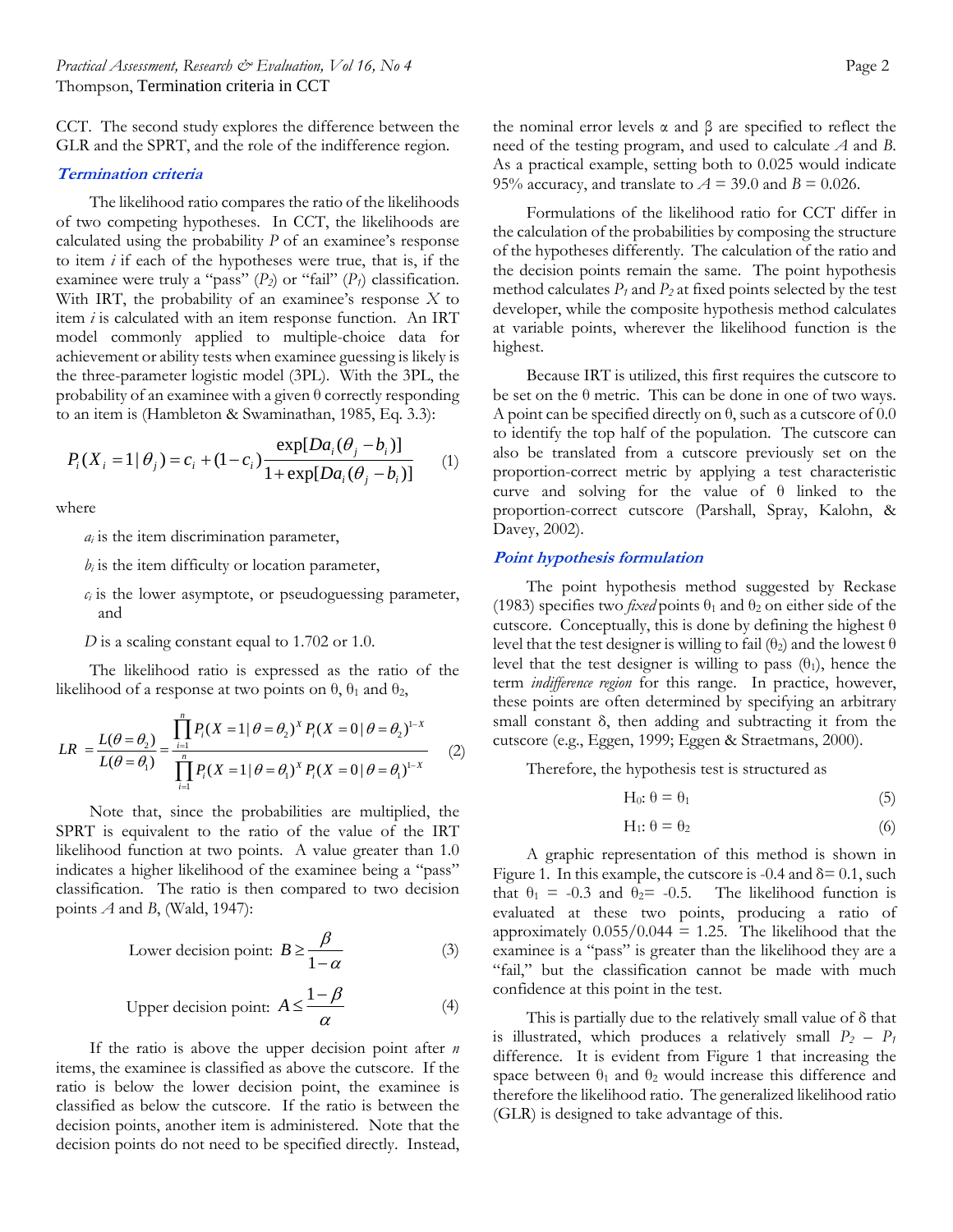

#### **The generalized likelihood ratio**

The GLR is specified and calculated with the same methods as the fixed-point SPRT, with the exception that  $\theta_1$ and  $\theta_2$  are allowed to vary. Rather than evaluate the likelihood function at each endpoint of the indifference region, instead it is evaluated at the highest points beyond the endpoints. If the maximum of the likelihood function is outside the indifference region, that maximum will be utilized in the likelihood ratio for that side. For example, in Figure 1 the maximum is to the right of the indifference region, at 0.0, and will be utilized in the likelihood ratio. The side without the maximum is evaluated the same as with the SPRT, as the highest likelihood to the left of  $\theta_1$  is at  $\theta_1$ .

In the example of Figure 1, this modification to the likelihood ratio now produces a value of  $0.062/0.044 = 1.41$ . Because this ratio is further from a ratio of 1.0 than the fixed SPRT value of 1.25, the classification can be made with more confidence given the same number of items, or with equal confidence given a fewer number of items. The primary research question of this paper is whether this increase in efficiency comes with an increase in classification error (false positives and false negatives) as compared to other methods of pass/fail decisions, and if the efficiency is moderated by the width of the indifference region.

## **Ability confidence intervals**

Ability confidence intervals (ACI) is an alternative method of using the likelihood function to make a classification decision. However, rather than considering the entire likelihood function, it makes a confidence interval around the maximum likelihood (or Bayesian) estimate of ability using the conditional standard error of measurement (SEM). This can be expressed as (Thompson, 2009b; Hambleton & Swaminathan, 1985, Eq. 5.28):

$$
\hat{\theta}_j - z_{\varepsilon} (SEM) \le \theta_j \le \hat{\theta}_j + z_{\varepsilon} (SEM)
$$
 (7)

where  $\zeta_{\epsilon}$  is the normal deviate corresponding to a 1 -  $\epsilon$ confidence interval, given  $\alpha + \beta = \epsilon$  for nominal error rates α and β. For example, a 95% confidence interval entails *z*ε = 1.96, with  $\alpha = 0.025$ ,  $\beta = 0.025$ , and  $\epsilon = 0.05$ . While the SPRT and GLR differentiate examinees only at the cutscore, ACI evaluates across the spectrum of θ, wherever the current estimate lies. Therefore, previous research (Spray & Reckase, 1996; Eggen & Straetmans, 2000; Thompson, 2009b) has shown that ACI operates more efficiently when items are selected adaptively at the current estimate, while the SPRT and GLR operate more efficiently when items are selected to maximize information at the cutscore.

For this study, the confidence intervals were calculated with two methods: theoretical and observed. For the theoretical approach, model-predicted SEM is calculated using the test information function evaluated at the relevant  $\theta$ regardless of response pattern (Embretson & Reise, 2000, Eq. 7A.6),

$$
SEM = 1/\sqrt{TI(\theta)}\tag{8}
$$

and  $\theta$  is estimated using brute force methods by directly evaluating the likelihood function from -3.0 to +3.0 in intervals of 0.01 to find the empirical maximum. In practice, it is more common to estimate θ with efficient Newton-Raphson methods (Embretson & Reise, 2000, p. 164), and calculate an observed SEM based on the second derivative of the likelihood function (Baker & Kim, 2004, Eq. 3.16):

$$
SEM = \sqrt{\frac{1}{-E(\partial^2 L/\partial \theta_j^2)}}\tag{9}
$$

# **Study 1**

The study utilized a monte carlo simulation methodology, with 10,000 examinees simulated under each testing condition, to evaluate differences in efficiency and accuracy. The population of examinees was randomly selected from a  $N(0,1)$  distribution. With monte carlo simulation, item responses are generated by comparing a randomly generated number  $0.0 \le r \le 1.0$  to the probability of a correct response for each examinee to each item. The probability is calculated using the item response function and the true examinee  $θ$ , which is known because it was generated. For example, if there is a 0.70 probability of a correct response, an *r* = 0.65 would produce a response of "correct' and an  $r = 0.75$  would produce a response of "incorrect." Responses are generated as each item is administered to the examinee in the simulation.

The independent variable was the design of the test. The three primary levels investigated were the ACI, SPRT, and GLR variable-length termination criteria. Fixed-form tests of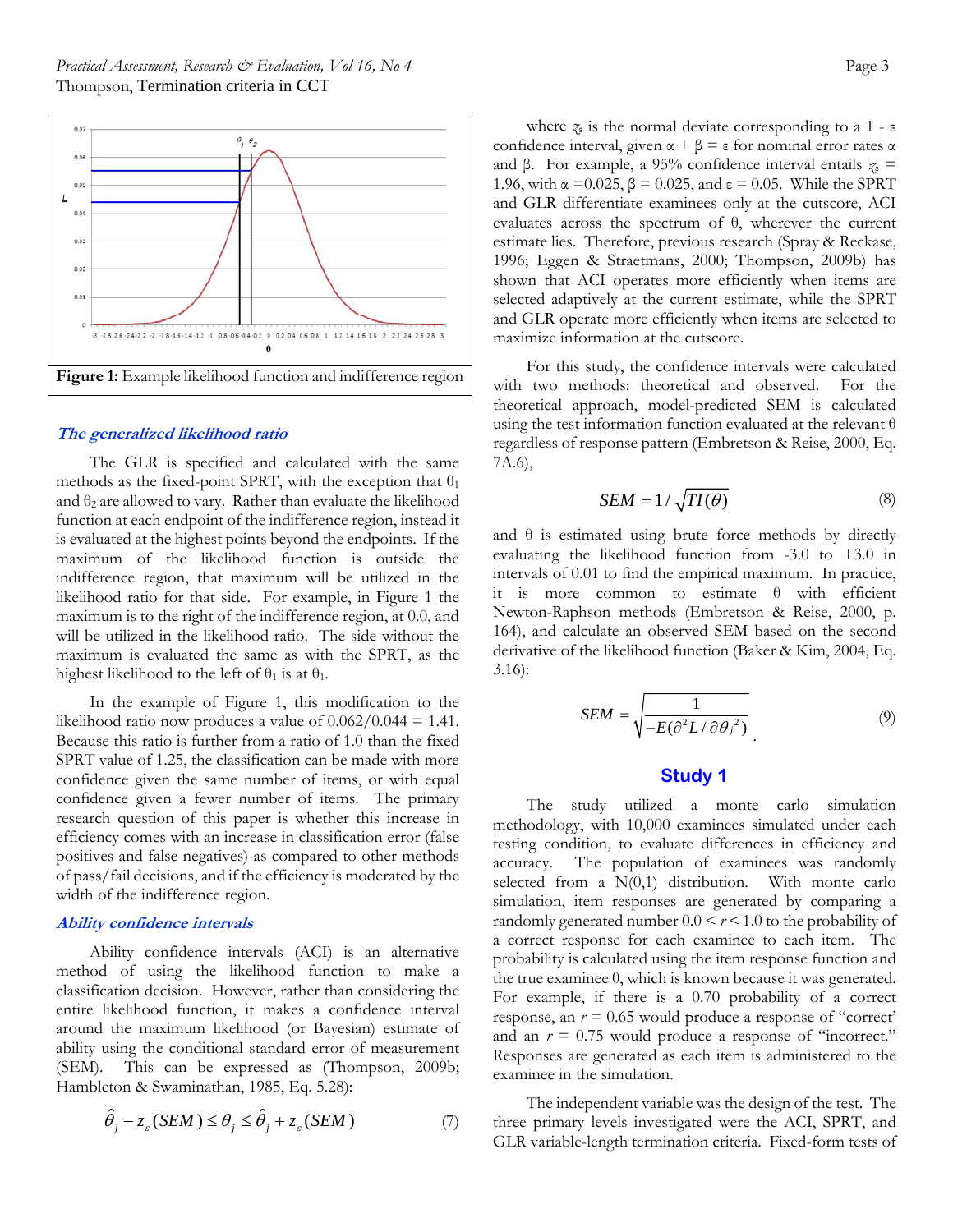### *Practical Assessment, Research & Evaluation, Vol 16, No 4* Page 4 Thompson, Termination criteria in CCT

200 items, 100 items, and 50 items, with both number-correct and IRT maximum likelihood scoring, were included as a baseline. The fixed forms were constructed by selecting items from the bank of 500 with the most information at the cutscore, producing tests with a highest possible level of differentiating capability. The dependent variables are average test length (ATL), and percentage of correct classifications (PCC). If a test is performing well, it will produce high PCC but low ATL, namely accurate decisions with only a few items.

Because the value of δ affects the results of the SPRT and GLR, it must be manipulated to provide an opportunity for adequate comparison. Namely, a wide range of values was not arbitrarily selected, but methods were rather matched on observed PCC. The ACI simulations were completed first with a 95% confidence interval, and then the SPRT and GLR simulations completed with δ varied until a similar PCC (95.7) was reached, which was 0.3. Simulations were also completed with  $\delta$  = 0.2 for an additional comparison.

The cutscore for the simulations was  $\theta = -0.5$ , which corresponds to a pass rate of approximately 69%, representing a mastery test where the majority of students typically pass. For the fixed-form tests with number-correct scoring, this was converted to a raw cutscore using the test response function (Parshall, Spray, Kalohn, & Davey, 2002): 122.5 for the 200-item test, 63.85 for the 100-item test, and 32.49 for the 50-item test. The variable-length tests were constrained to have a minimum of 20 items and a maximum of 200 items. A maximum is necessary to prevent the entire bank from being administered to examinees with true ability at the cutscore, because a decision would never be able to be made with confidence. A minimum is not psychometrically necessary, but has a public relations function in that it protects against examinees failing after only a few items, possibly reducing complaints.

The bank for the test consisted of 500 items with IRT parameters to represent plausible values for a test designed to differentiate at a cutscore of -0.50. The difficulty of the bank was centered on the cutscore, and the discrimination values were generated with a target mean of 0.70, which is typical for achievement tests. The guessing parameter  $c$  was generated to have a mean of 0.25, representing 4-option multiple choice items. The summary statistics for the generated parameters are presented in Table 1.

The results of the simulations are presented in Table 2. ATL refers to the average number of items seen by each examinee; for the fixed-form tests, this is of course equal to the test length. PCC is the percentage of examinees correctly classified, comparing the results of the test to the generated person parameter θ. Type I errors are examinees that passed but should have failed, having a true generated θ below the cutscore, and Type II failed but should have passed.

**Table 1:** Summary statistics of item bank

| Statistic | a     | n        | C     |
|-----------|-------|----------|-------|
| Mean      | 0.716 | $-0.480$ | 0.251 |
| <b>SD</b> | 0.204 | 0.552    | 0.041 |

**Table 2:** Average test length (ATL) and percent correctly classified (PCC) for each condition

| Test design                                    | Scoring                   | ATL    | PCC   | Type<br>Τ | Type<br>П |
|------------------------------------------------|---------------------------|--------|-------|-----------|-----------|
| 200 item fixed                                 | Number-<br>correct        | 200.00 | 96.10 | 1.81      | 2.09      |
| 200 item fixed                                 | <b>IRT</b>                | 200.00 | 96.19 | 2.07      | 1.74      |
| 100 item fixed                                 | Number-<br>correct        | 100.00 | 95.19 | 2.56      | 2.25      |
| 100 item fixed                                 | <b>IRT</b>                | 100.00 | 95.13 | 2.62      | 2.25      |
| 50 item fixed                                  | Number-<br>correct        | 50.00  | 93.62 | 3.60      | 2.78      |
| 50 item fixed                                  | <b>IRT</b>                | 50.00  | 93.46 | 3.24      | 3.30      |
| Ability<br>confidence<br>intervals (ACI)       | Theoretical<br><b>SEM</b> | 51.65  | 95.73 | 2.57      | 1.70      |
| Ability<br>confidence<br>intervals (ACI)       | Observed<br><b>SEM</b>    | 54.61  | 95.78 | 2.51      | 1.71      |
| Sequential<br>probability ratio<br>test (SPRT) | $\delta = 0.3$            | 39.30  | 95.74 | 1.85      | 2.41      |
| Generalized<br>likelihood ratio<br>(GLR)       | $\delta = 0.3$            | 37.62  | 95.73 | 2.03      | 2.24      |
| Sequential<br>probability ratio<br>test (SPRT) | $\delta = 0.2$            | 55.77  | 96.21 | 1.81      | 1.98      |
| Generalized<br>likelihood ratio<br>(GLR)       | $\delta = 0.2$            | 48.41  | 96.06 | 2.01      | 1.93      |

As hypothesized, the variable-length methods produced short tests, with ATL ranging from 37.62 to 55.77, while maintaining the level of accuracy produced by the longer fixed form tests that delivered two to four times as many items. Specifically, the two likelihood ratio methods with  $\delta = 0.2$  had PCC approximately equivalent to the 200-item fixed test, but with only 48.41 and 55.77 items. The 50-item fixed test entailed approximately as many items as the variable-length methods, but with notably decreased accuracy.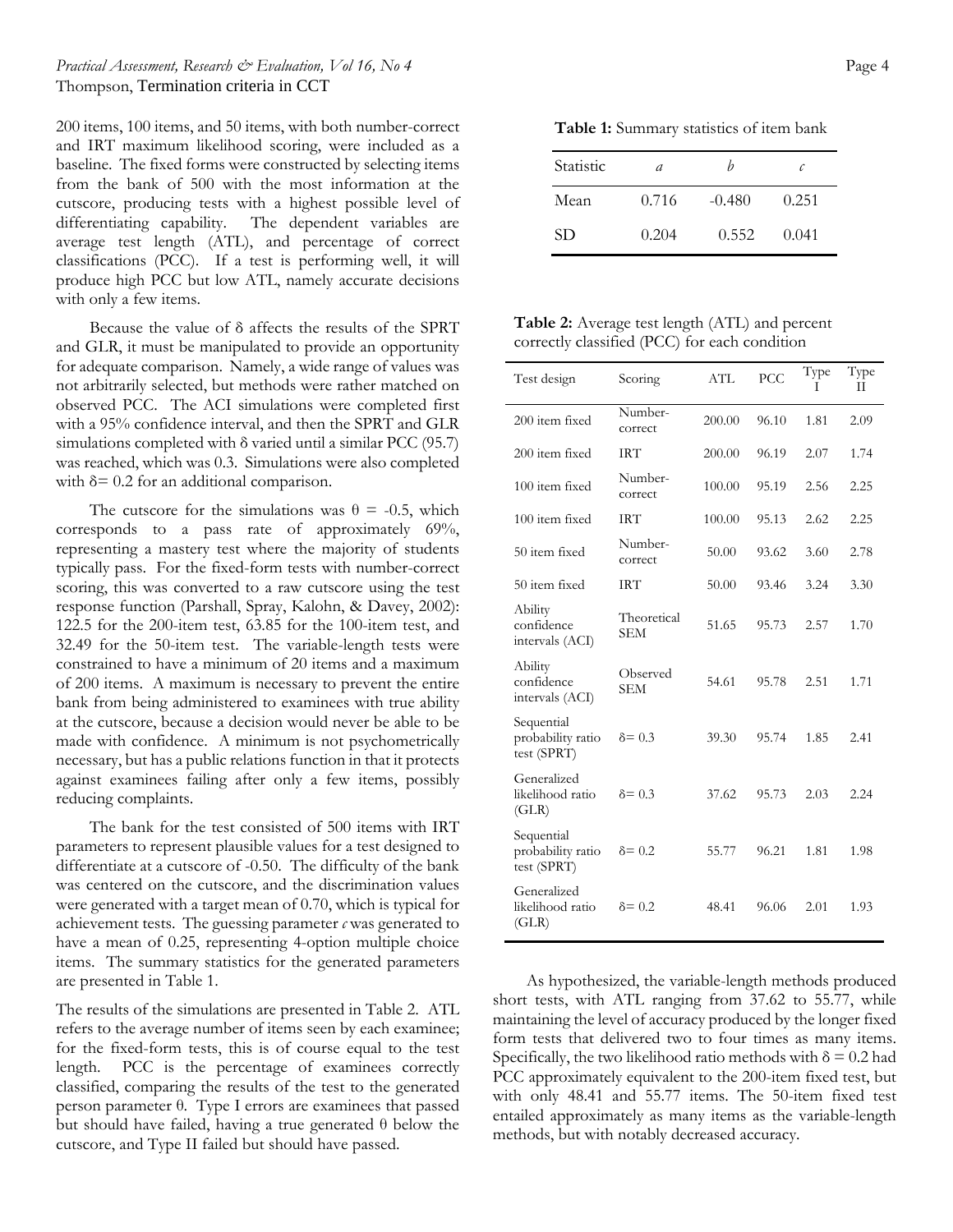### *Practical Assessment, Research & Evaluation, Vol 16, No 4* Page 5 Thompson, Termination criteria in CCT

Also notable are the differences between the variable-length methods. The SPRT and GLR produced shorter tests than ACI while maintaining accuracy. The two ACI conditions required more than 50 items, with the intentionally matched PCC of approximately 95.75. The SPRT and GLR produced equivalent accuracy with less than 40 items.

There was a small but recognizable difference between the two methods of calculating ACI. The two produced equivalent PCC, but utilizing the observed SEM and the more computationally efficient Newton-Raphson θ estimation required three more items, on average, than the model-predicted SEM calculated with the test information function and the empirical likelihood estimate.

The GLR was slightly more efficient than the SPRT; this gain in efficiency increases with a decrease in δ because a wide δ forces the GLR and SPRT to utilize the same calculations. For example, the GLR produced a larger ratio with Figure 1, but if the indifference region in Figure 1 was -0.8 to 0.0, then the GLR and the SPRT would be equivalent. Therefore, the GLR utilized only two fewer items on average with the wider indifference region ( $\delta$ = 0.3), but there was a difference of seven items when  $\delta = 0.2$ .

This study demonstrates that the GLR performs as expected, namely highly similar to the point hypothesis SPRT, but with several fewer items, indicating an increase in efficiency. This increase is greater with a narrower indifference region. Study 2 will examine this effect further, focusing on the GLR and SPRT. Both are much more efficient than fixed-form tests.

# **Study 2**

A similar monte carlo simulation was designed to further compare the GLR with the SPRT, while investigating the effect of indifference region width on efficiency by simultaneously comparing the observed classification error rates to the nominal rate. Parameters were generated for a bank of 300 items; fewer items were necessary because 200-item tests were not being created. The descriptive statistics of the item parameters are shown in Table 1, and reflect the fact that the bank was again intended to provide a substantial number of items with difficulty near the cutscore of -0.50. A distribution of examinees was also randomly generated, from a  $N(0,1)$  distribution. PCC and ATL were again the dependent variables, with the practical test length constraints of a minimum of 20 and a maximum of 200.

Besides the comparison of the two termination criteria, the width of the indifference region was an independent variable, manipulated by varying δ from 0.0 to 1.0 in increments of 0.1. The results are presented in Figure 2 for a

**Table 3:** Item parameter statistics

| Statistic | a    | n       | c    |
|-----------|------|---------|------|
| Mean      | 0.70 | $-0.50$ | 0.25 |
| <b>SD</b> | 0.20 | 0.51    | 0.04 |

nominal error rate of 1% and in Figure 3 for a nominal error rate of 5%. Note that while a GLR with  $\delta = 0.0$  is possible because it will search for values away from the cutscore, an SPRT with  $\delta = 0.0$  is impossible because the ratio is always 1.0 (both values exactly at the cutscore).



Figure 2: ATL and PCC for 1% nominal error rate, comparing GLR and SPRT



Figure 3: ATL and PCC for 5% nominal error rate, comparing GLR and SPRT

With regards to the termination criteria, the GLR requires fewer items when  $\delta$  is 0.3 or smaller, while the two methods perform equivalently with larger values of δ. The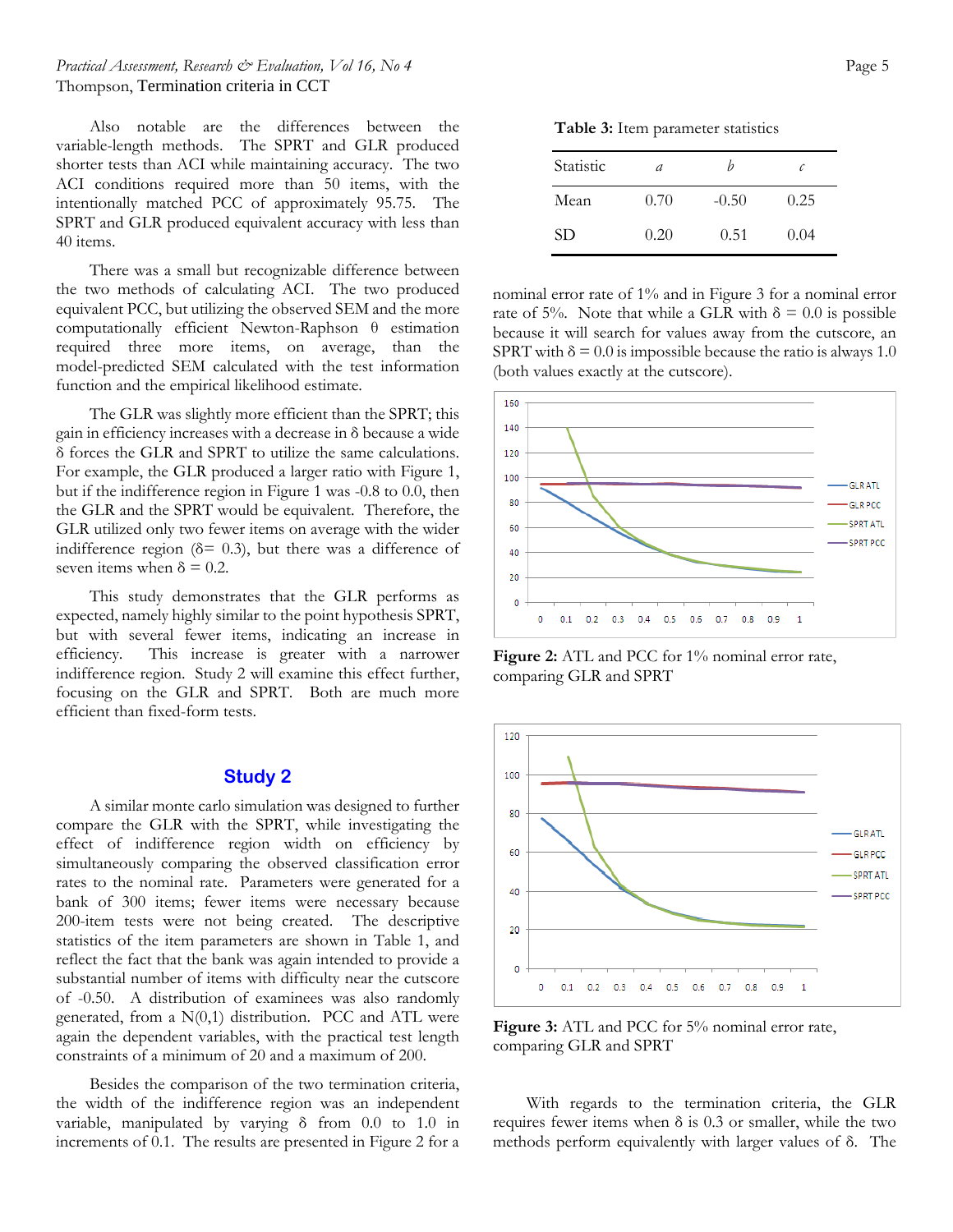detailed values for  $\delta = 0.2$  are presented in Table 4 to show this effect; here, the GLR required substantially fewer items (ATL) while maintaining accuracy (PCC). This is concordant with the results of the first simulation study, as large values of δ force the same values to be selected for input into the likelihood ratio.

**Table 4:** Results with  $\delta = 0.2$ 

| Termination | Nominal | δ                | $ATT$ . | PCC.  |
|-------------|---------|------------------|---------|-------|
| GLR         | 99      | 02               | 67.90   | 96.02 |
| GLR.        | 95      | 0.2 <sub>1</sub> | 53.61   | 95.32 |
| <b>SPRT</b> | 99      | 0.2 <sub>1</sub> | 85.55   | 95.68 |
| <b>SPRT</b> | 95      | 02               | 62.62   | 95.65 |

However, note that while PCC appears stable when  $\delta$  is 0.3 or smaller, PCC decreases beyond 0.3. Moreover, ATL dropped dramatically with smaller values of δ, but successively larger values decreased ATL only slightly. Increasing the size of the indifference region will greatly decrease the number of items needed to make classifications, but will also marginally decrease the accuracy of the test, and this effect depends on the range of  $\delta$  in question. It is therefore imperative that testing programs which employ the likelihood ratio as a termination criterion perform extensive simulation research to ensure that the drop in ATL is maximized while maintaining PCC at nominal levels. Not doing so could lead to tests longer than necessary, or accuracy less than nominal levels.

The maintenance of PCC near nominal levels is itself a substantial issue. In Figure 3, the accuracy remained near nominal levels for the 5% condition while  $\delta$  < 0.3. However, for the 1% condition, observed accuracy was *always* lower than the nominal accuracy. In fact, the highest observed PCC in Figure 2 was only 96.02 (in Table 4), well short of the nominal 99%. Furthermore, as δ increased, the observed PCC dropped to approximately 92%. This extreme disconnect between observed and nominal accuracy has been found in past research and warrants further research. For example, Eggen (1999, Table 1) reported observed accuracy of approximately 95% with nominal levels of 90%, 85%, and 80%.

## **Discussion**

The results of the first study demonstrate the well-known (Kingsbury & Weiss, 1983; Spray & Reckase, 1996; Eggen, 1999) result that variable-length testing methods are highly efficient in the context of pass/fail decisions. While 100-item fixed-form tests produced approximately 95% accuracy, the SPRT and GLR could do so with less than 40 items on average. While 200-item fixed-form tests produced

more than 96% accuracy, the SPRT and GLR could do so with approximately 50 items on average.

Moreover, the likelihood-ratio approaches (SPRT and GLR) produced even shorter tests than ACI, as has been show in previous research (Eggen & Straetmans, 2000; Thompson, 2009b). However, the SPRT and GLR have one substantial disadvantage: the selection of items at the cutscore for each examinee means that each examinee receives the same test, as they would with a fixed-form approach. The adaptive item selection of ACI means that nearly every examinee sees a different set of items, aiding in test security by reducing overexposure of items. Nevertheless, for many applications this disadvantage might be irrelevant.

Additionally, the GLR is always at least as efficient as the fixed-point SPRT while maintaining equivalent levels of accuracy. If the value of  $\delta$  is relatively large ( $> 0.3$ ) then the two procedures are equivalent, but for smaller values there is a notable increase in efficiency with the GLR. This suggests that the GLR be used in applied assessment programs rather than the SPRT, especially since the difference in algorithm is small.

However, the most important result of this study is the strong effect that δ has on both the accuracy and efficiency of the test. For this reason, the width of the indifference region should never be specified by the arbitrary methods often suggested: attempting to estimate the  $\theta$  values corresponding to a minimal pass or a maximal failure, or even worse, simply adding and subtracting an arbitrarily chosen number δ. Instead, a study such as this one should be conducted, designed based on actual characteristics of a testing program like bank size and examinee distribution, to determine the value of δ that produces the shortest test lengths while still maintaining the desired level of accuracy. This is especially true given the finding that observed accuracy is not necessarily equal to, or even near, the nominal accuracy of the procedure.

While the variable-length approaches investigated in this study require the use of IRT, similar tests can also be designed with classical test theory (Rudner, 2002; Rudner & Guo, in press). That has the advantage of smaller sample sizes for calibrating the item bank while still producing highly efficient CCTs, but has the drawback that is requires an independent verification of pass/fail for examinees in the calibration sample.

In summary, the GLR approach is optimal for testing programs that need to make a classification decision with as few items as possible, though fixed-form tests are still appropriate for many testing programs due to practical or content-distribution constraints. However, the design of CCTs with likelihood ratio approaches require simulation research to ensure that the test is as efficient as possible.